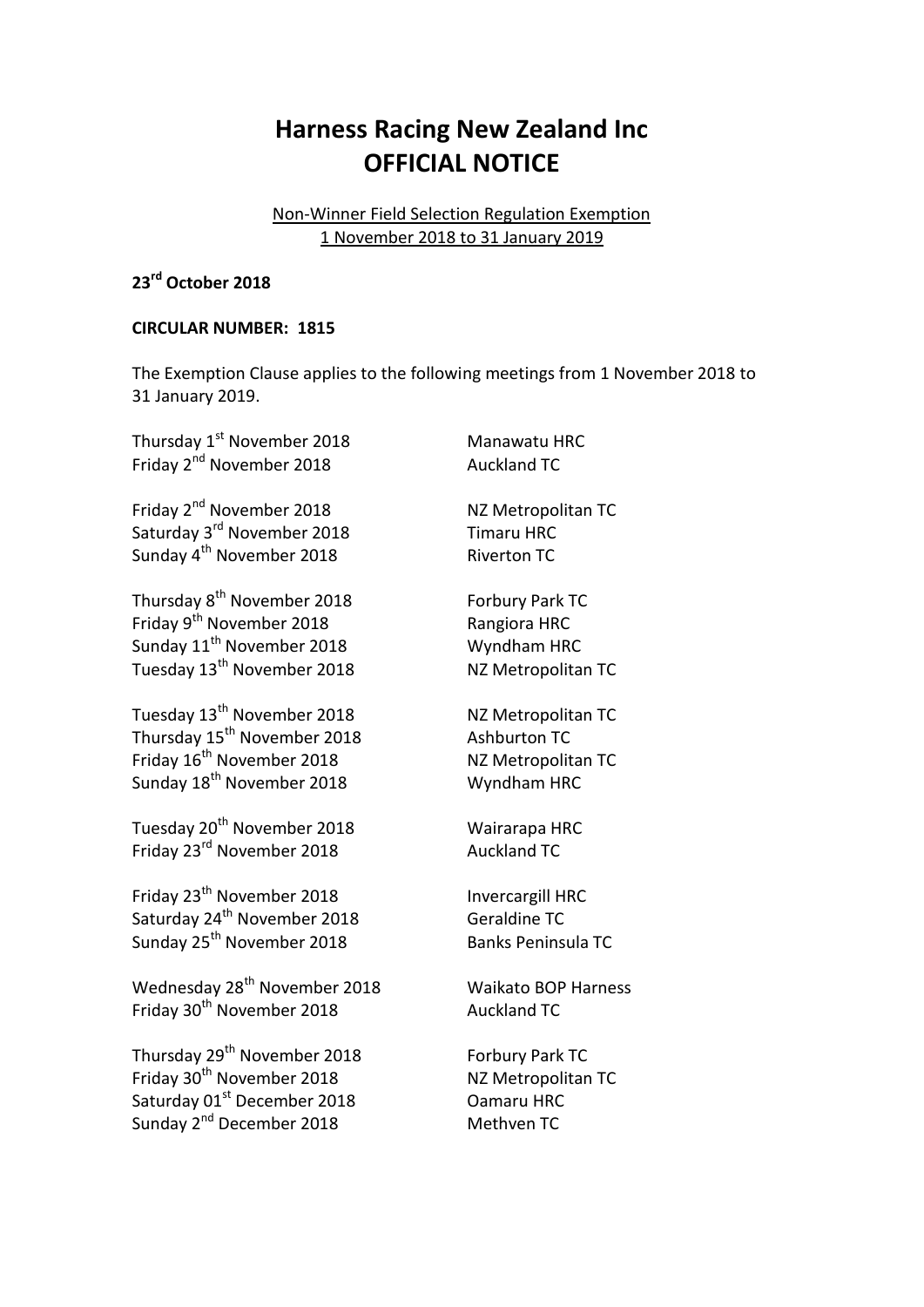Thursday 6<sup>th</sup> December 2018 **NZ Metropolitan TC** Friday 7<sup>th</sup> December 2018 **Forbury Park TC** Saturday 8<sup>th</sup> December 2018 NZ Metropolitan TC Saturday 8<sup>th</sup> December 2018 **Invercargill HRC** Sunday 9<sup>th</sup> December 2018 **Akaroa TC** 

Thursday 07<sup>th</sup> November 2018 Auckland TC Friday 08<sup>th</sup> December 2018 Auckland TC

Tuesday 11<sup>th</sup> December 2018 **Manawatu HRC** Friday 14<sup>th</sup> December 2018 **Auckland TC** Saturday 15<sup>th</sup> December 2018 **Auckland TC** 

Saturday 14<sup>th</sup> December 2018 **NZ Metropolitan TC** Sunday 16<sup>th</sup> December 2018 **Winton HRC** Sunday 16<sup>th</sup> December 2018 **Rangiora HRC** 

Wednesday 19<sup>th</sup> December 2018 Forbury Park TC Friday 21<sup>st</sup> December 2018 NZ Metropolitan TC Saturday 22<sup>nd</sup> December 2018 **Mairio TC** Wairio TC Sunday 23<sup>rd</sup> December 2018 **Ashburton TC** 

Thursday 20th December 2018 Waikato BOP Harness Friday 21<sup>st</sup> December 2018 Auckland TC Monday 24<sup>th</sup> December 2018 Waikato BOP Harness

Friday 21<sup>st</sup> December 2018 NZ Metropolitan TC Saturday 22<sup>nd</sup> December 2018 Wairio TC Sunday 23<sup>rd</sup> December 2018 Ashburton TC Wednesday 26<sup>th</sup> December 2018 Westport TC

Wednesday 26<sup>th</sup> December 2018 Westport TC Thursday 27<sup>th</sup> December 2018 **Gore HRC** Saturday 29<sup>th</sup> December 2018 Banks Peninsula TC

Saturday 29<sup>th</sup> December 2018 Banks Peninsula TC Sunday 30<sup>th</sup> December 2018 Reefton TC Monday 31<sup>st</sup> December 2018 Winton HRC Wednesday 2nd January 2019 Central Otago TC

Friday 28<sup>th</sup> December 2018 Monday 31<sup>st</sup> December 2018 Auckland TC

Wednesday 2<sup>nd</sup> January 2019 Central Otago TC Thursday 3<sup>rd</sup> January 2019 Rangiora HRC Friday 4<sup>th</sup> January 2019 **Roxburgh TC** Saturday 5<sup>th</sup> January 2019 **Timaru HRC** 

Waikato BOP Harness